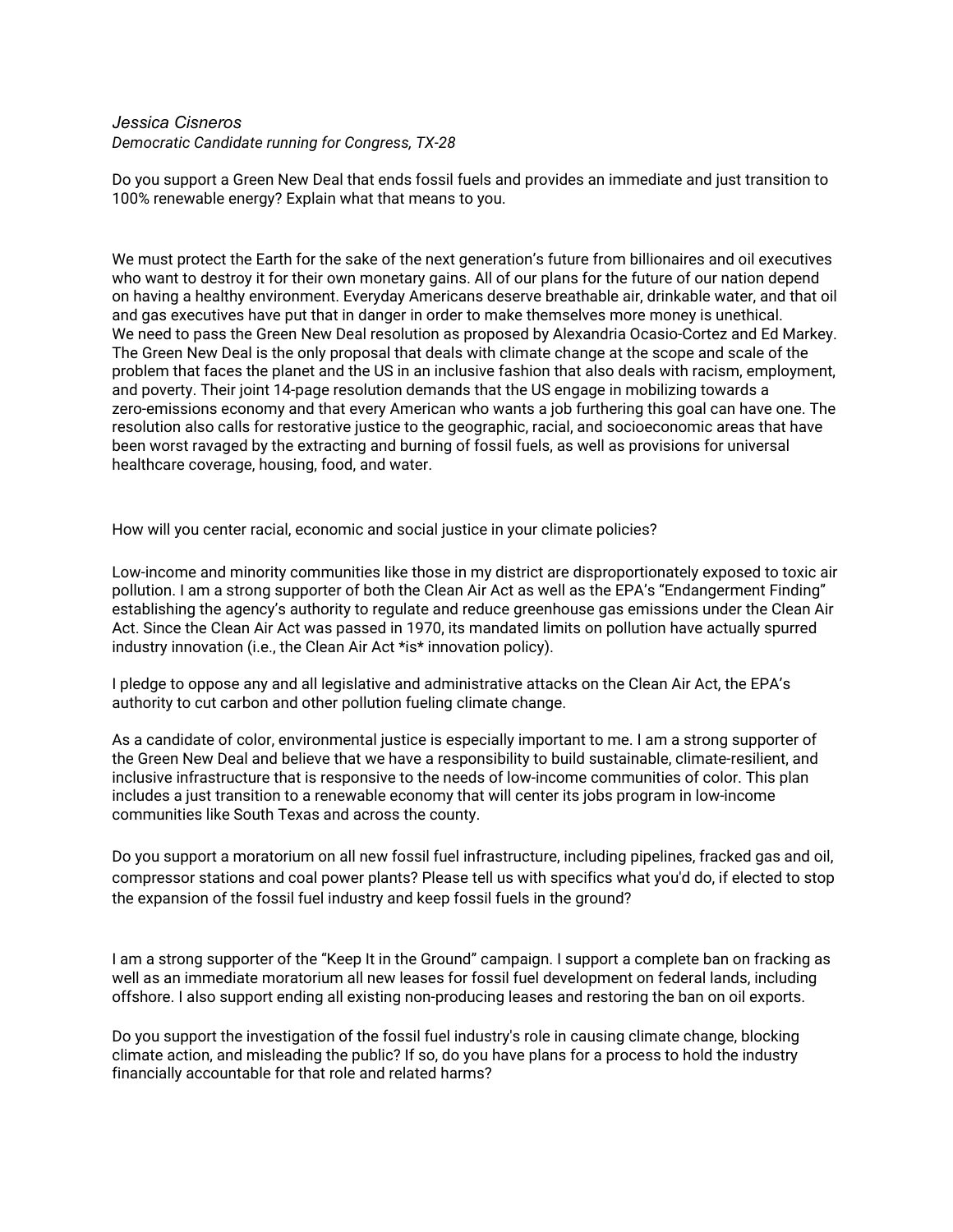Yes. I will work with members of Congress and seek an immediate end (not a gradual phaseout) to all taxpayer subsidies and other handouts to the fossil fuel industry. Royalty rates and rental rates should be immediately updated in a transparent way that captures the upstream negative externalities associated with pollution and climate change (e.g., a carbon charge).

Do you pledge to reject any contributions from the fossil fuel industry, as defined by the "No Fossil Fuel Money Pledge"?

Yes

Do you support plans to create an immigration policy that allows a path to citizenship for undocumented people?

I support a humane comprehensive immigration reform with a pathway to citizenship.

What are your specific plans for addressing the refugees and other migrants at the US borders?

We need to create a humane border policy, not separating children and families in for-profit prisons and detention centers. We need to refocus resources in ICE and Border Patrol so they don't violate human and civil rights through proper investigation and accountability.

We can split ICE in half and re-assign enforcement functions within to other agencies, including the Department of Justice.

We can refocus CBP to focus on drug and human trafficking, rather than law enforcement activities in the interior of the United States that should be left to the police. And make sure the DOJ civil rights office is properly making sure we don't violate people's basic rights.

How do you see climate change impacting mass migrations and what are your plans to address the increase in refugees as a result of the climate crisis?

Climate change has already caused massive problems for poor and working people across the planet, impacting populations that had nothing to do with the creation of the issue. Climate refugees have increased significantly and we must be ready by updating our refugee laws to reflect the current climate crisis.

What are your plans for criminal justice reform?

America's criminal justice system is intentionally rigged against racial minorities and poor and working people in the US. We must reform the system to deliver justice equally to all by ending cash bail, reevaluating our penal code, and strengthening our social infrastructure.

Do you support a worker's right to unionize?

Yes. Our country and our economy is stronger when workers have the right to organize and fight for just wages and working conditions.

Do you support a \$15/hour minimum wage?

We need to level the playing field for working families. It's time to raise the minimum wage to \$15 and create millions of jobs by rebuilding our nation's infrastructure and promoting good, fair trade deals…

How do you plan to address the resurgence of white supremacy in the public discourse? Please tell us your plan to respond to white nationalist terrorist acts in this country?